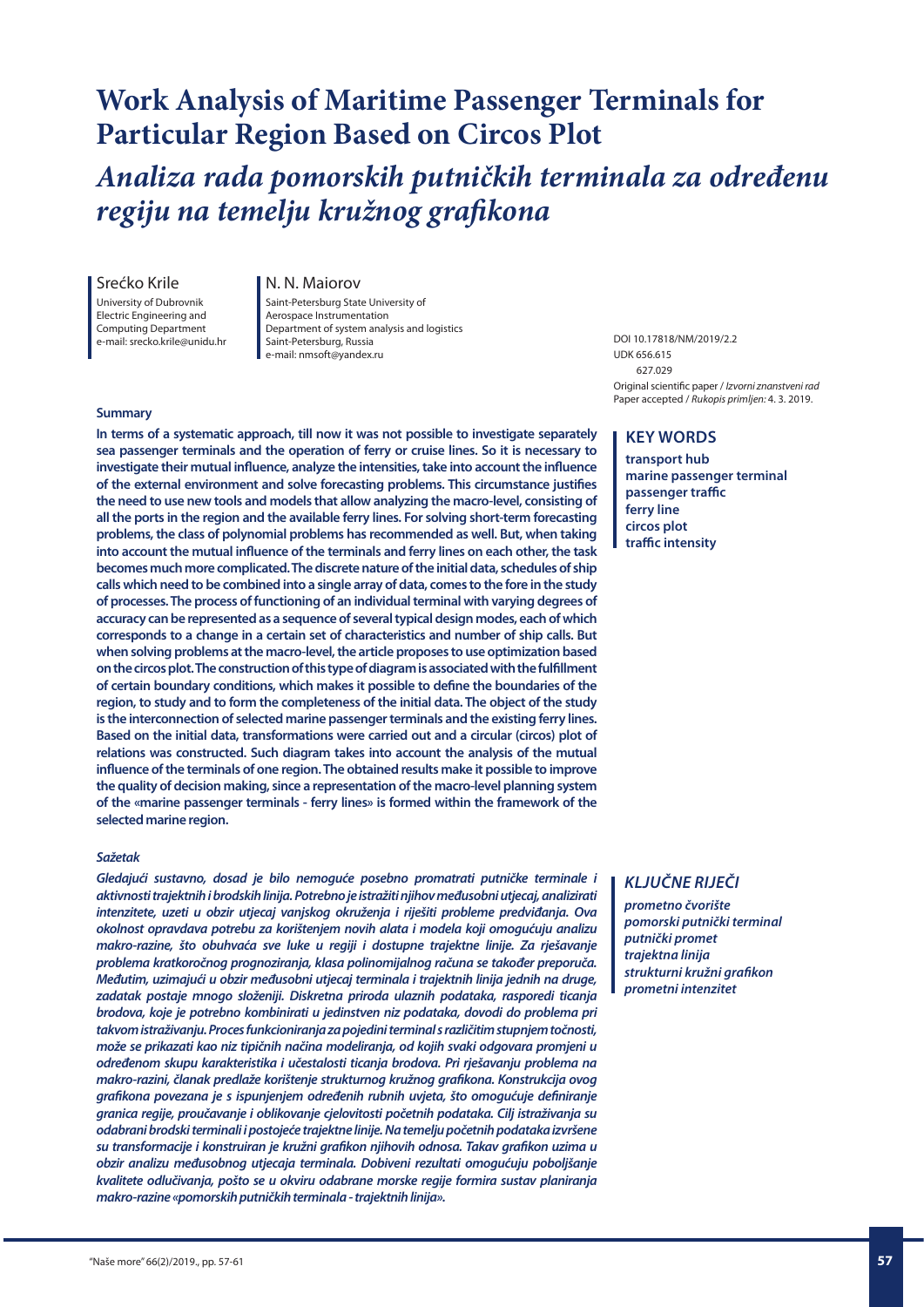#### **1. INTRODUCTION /** *Uvod*

Modern processes in the economy directly affect the development and changes of seaports, terminals and transport systems. It should be noted that any marine passenger terminal has historically been formed and operates under the influence of a certain set of unique factors that determine the uniqueness of the port today. In view of the introduction of new intelligent systems in transport, the introduction of vehicle traffic monitoring systems, the tendency to increase the size of cruise ships, and a number of others, modern requirements for the operation of marine passenger terminals are increasing. Also, decision time is shorter and shorter. It is under the influence of changes in the external environment, often serving as a stimulus, that the process of updating the infrastructure of passenger terminals and launching mechanisms to attract new ferry and cruise lines to the port begins.

The key conditions for the stable operation of the port is the growth of the tourist attractiveness of the region, an increase in the passenger traffic and attendant cargo traffic between the ports and, as a result, an increase in the intensity of cruise and ferry ship calls. The port infrastructure should be able to handle the input flow of ships without failures and possible delays. Therefore, in this vein, the task of operational forecasting the number of cruise ships and estimating congestion is extremely important.

In the articles [1,2,3] mathematical models for forecasting are presented and on their basis the task of forecasting the intensity of cruise and ferry ships for 2018-2019 for the Passenger Port of Saint Petersburg "Marine Facade" is solved. The presented realized task in the class of polynomial models and the conditions for achieving prediction accuracy can be used at any desired forecast interval. In case of changing the parameters of the environment, it is necessary to recalculate. At the same time, the obtained dependencies contain information on the basis of which only a specific specified passenger terminal can be evaluated.

The class of problems of forecasting polynomial models does not allow to investigate the mutual influence of terminals and passenger and ports of the region on each other. This question is extremely interesting when studying the situation of competition in the market for passenger traffic and cargo traffic. This task is relevant for the regions of the Adriatic and Baltic Seas. Due to the proximity of the ports and terminals in the border countries and the proximity of various cultural and historical sites, the uniqueness of these sea regions is revealed.

Ferries in Croatia connect the Croatian coast with all inhabited islands. Ferries to Croatia connect Croatian ports with Italy and nearest countries. The major Croatian passenger (cruise and ferry) ports are Split, Zadar, Rijeka, Šibenik and Dubrovnik. Dubrovnik is an Adriatic Sea cruise port and city in Croatia, and one of Europe's historically most prominent and popular vacation travel destinations. According to the statistical data from EUROSTAT [4], given in table 1, there is a significant increase in passengers transported to/from main ports of Croatia in quarterly data.

Ferries in Baltic Sea, passenger shipping on the serve as the backbone elements of the Baltic transnational macro-region [5,6,7]. By the Baltic macro-region, we will mean an integrated international region that includes the entire set of economic activities and represents a network model of cooperation with the presence of both horizontal and vertical links, with the efforts of 52 seaports out of 184, providing services for both cruise and ferry transportation of passengers. At the same time, it is possible to note a tendency towards a change in interests among tourists, caused by an increase in interest in the cultural layer of the northern countries. Over the past three years, there has been a significant increase in cruise lines that the ports of the Baltic Sea are added to their routes. The article [8] presents the solution of the routing problem for cruise and ferry lines and presents a methodological analysis of possible changes.

For such regions, any actions or new transport decisions taken in one country or region can very quickly affect the development of other territories or the region as a whole, both positively and negatively. Due to the close relationship with other passenger ports, it is necessary to have a toolkit that would allow the results to be associated with data from other ports and to determine the mutual influence.

### **2. RESEARCH MODEL FOR PASSENGERS PORTS AND TERMINALS /** *Model za istraživanje sustava Putničke luke i terminali*

Perform a representation of the model of the interaction of terminals in the form of a fig.1

On figure 1 X(t) represents the dynamic behavior of the passenger traffic, which enters the passenger terminal system. Each region has a limited set of passenger terminals (Y(N)). Ferry lines are organized between the terminal system both on a regular basis and seasonally.

To solve the problem of studying the work of the «marine passenger terminal - ferry line» system, it is necessary to introduce the following restrictions:

1. Of the many ports in the region, only passenger terminals are selected and the terminals are ranked by intensive ship calls;

| Table 1 Passengers transported to/from main ports - Croatia - quarterly data (in thousand passengers) |  |
|-------------------------------------------------------------------------------------------------------|--|
| Tablica 1. Prevezeni putnici između glavnih luka u Hrvatskoj (kvartalno – u tisućama putnika)         |  |

| Ports     | 2016/Q3 | 2016/Q4 | 2017/01 | 2017/Q2 | 2017/Q3 | 2017/Q4 | 2018/01 | 2018/Q2 | 2018/Q3 | 2018/Q4 |
|-----------|---------|---------|---------|---------|---------|---------|---------|---------|---------|---------|
| Dubrovnik | 691     | 103     | 38      | 357     | 777     | 117     | 30      | 374     | 827     | 130     |
| Poreč     | 150     | 10      | 0       | 56      | 160     |         |         | 58      | 157     | 14      |
| Preko     | 706     | 328     | 294     | 451     | 724     | 324     | 283     | 451     | 737     | 323     |
| Pula      | 242     | 55      | 20      | 168     | 231     | 58      | 21      | 173     | 248     | 62      |
| Rovinj    | 29      | 3       |         | 10      | 38      |         |         | 17      | 59      | 4       |
| Šibenik   | 286     | 60      | 37      | 139     | 286     | 60      | 34      | 154     | 276     | 62      |
| Split     | 2 1 7 0 | 594     | 441     | 1 1 1 7 | 2 1 9 0 | 591     | 445     | 1 2 1 2 | 2 3 6 9 | 625     |
| Zadar     | 918     | 378     | 333     | 542     | 960     | 372     | 322     | 551     | 980     | 375     |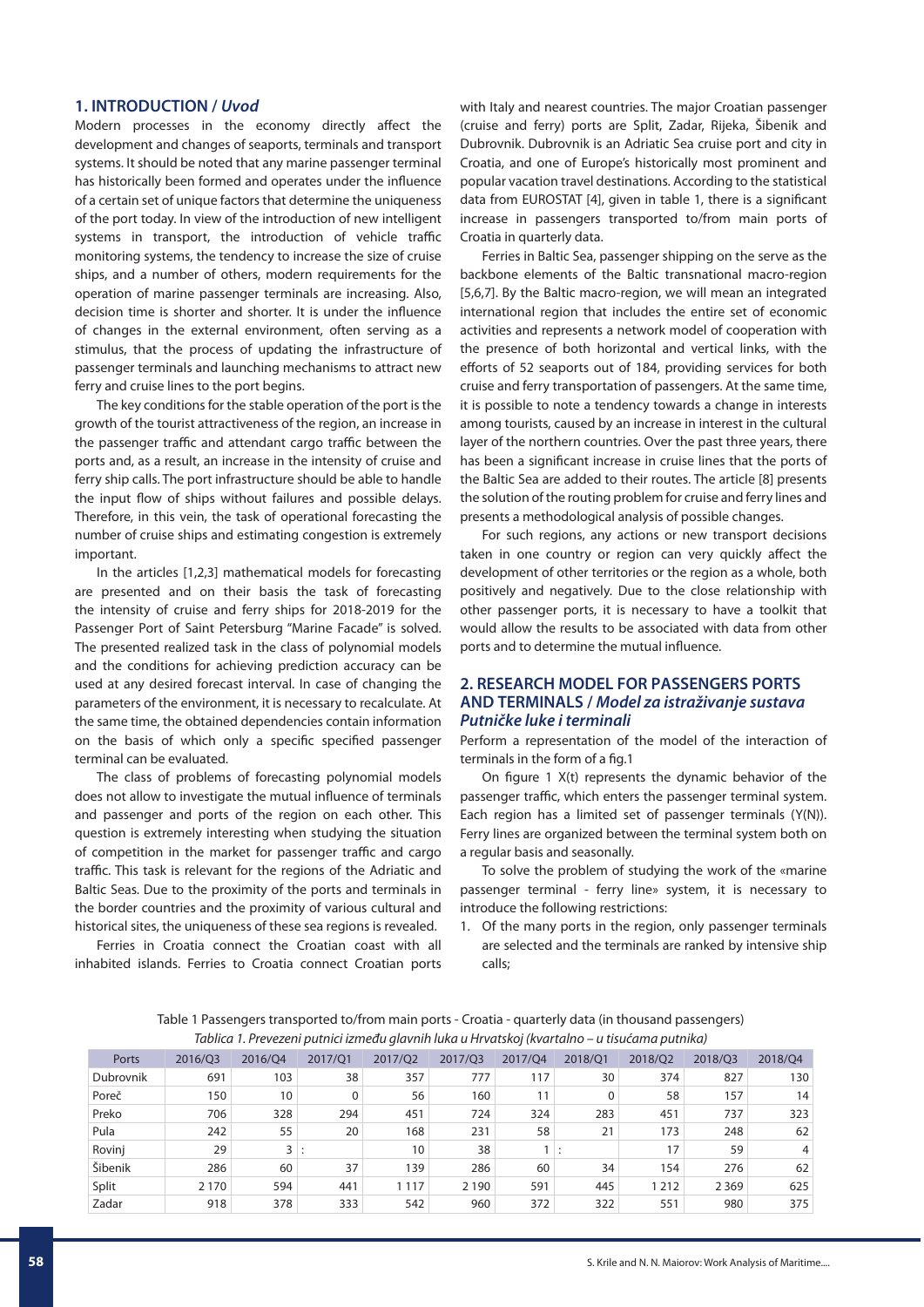

Figure 1 Representation of the interaction of the systems «Terminal-ferry line» *Slika 1. Prezentacija interakcije u sustavu Terminal - trajektna linija"*

- 2. when considering the statistics of each port operation, data taken at a close time is selected and this discrete state is selected as the main one at  $T_{o'}$
- 3. source terminals form two data arrays: - the first array is one-dimensional and consists of passenger terminals *n* (example based on the ports of the Baltic region (St. Petersburg, Copenhagen and others))

$$
F_{\text{pass.termin al}}(N_i) = \left\{ F_{\text{Helsingborg}}; F_{\text{Elsinore (Helsing)}}; F_{\text{St. Petersburg}}; \dots; F_{\text{Copenhagen}} \right\} \tag{1}
$$

where  $F_{\text{St. Petersburg}}$  - number of calls at the port;  $N$  – number of passenger terminals in the region.

- the second array is a two-dimensional array, the elements of which reflect the intensities of ferry or cruise ships between specified ports at a selected discrete point in time. In practice, the values of both direct and reverse routes are entered.

$$
F_{\text{ferry\_line}}(F_i, F_j) = \begin{Bmatrix} N_{00}(F_{\text{Helsingborg}}; F_{\text{Helsingborg}}) & N_{01}(F_{\text{Helsingborg}}, F_{\text{St. Petersburg}}) \\ N_{10}(F_{\text{St. Petersburg}}, F_{\text{Helsingborg}}) & N_{11}(F_{\text{St. Petersburg}}, F_{\text{St. Petersburg}}) \\ \dots & \dots & \dots \end{Bmatrix} (2)
$$

where is  $F_i$  - port of departure;  $F_j$  - port of destination;  $N(F_{\rm St. Petersburg}, F_{\rm Helsingbore})$  - the numerical value of the intensity of ships at a given discrete point in time between passenger terminals.

4. cruise and ferry intensities are taken at a selected time  $T_{\rho}$ . When deciding to predict any cruise ship call at the port belongs to the full group of events.

$$
\sum_{i=1}^{N} PF_{ferry\_line}(F_i, F_j) = 1
$$
\n(3)

Based on the formation of the conditions for the full group of events, the boundaries of the sample are determined.

For Baltic region, based on the analysis of the intensity of calls to passenger ports, the following terminals, as most significant, can be distinguished: Helsingborg, Elsinore (Helsingør), Helsinki, Stockholm, Puttgarden / Fehmarn, Tallinn, Turku, Mariehamn, St. Petersburg, Rostock, Gothenburg, Ystad, Trelleborg, Kiel, Copenhagen and several others. For Croatian region the following terminals, as most significant, can be distinguished: Dubrovnik, Preko, Split, Zadar, Pula.

## **3. MODEL IN THE FORM OF THE CIRCULAR RELATIONSHIP DIAGRAM FOR SYSTEM OF PASSENGER TERMINALS IN THE REGION /** *Model prikaza uz pomoć kružnog grafikona za sustav putničkih terminala u regiji*

When the above conditions are met, the possibility of practical construction of circular diagrams of relations opens up. When performing an analysis of the intensity of the transport system or the workload of nodes, the functionality is widely used, most often presented in graphical or tabular form or, more rarely, in the form of two-factor (multi-factor) functions. But this approach

does not allow to analyze the entire system in a complex at the macro-level, in this case, taking into account the selected passenger terminals. This approach allows you to use system dynamics as a method for studying the behavior of the system. System dynamics is a set of principles and methods for analyzing dynamic controlled systems with feedback and their application for solving technical problems based on a flowchart. But system dynamics can be used only in the study of the interaction of two terminals.

On the other hand, the pie chart is a tool based on the definition of logical relationships between the various data of an existing system. As a rule, the relationship diagram is used in conjunction with the affinity diagram, since allows you to build the causes identified with its help in a logical chain. In turn, the affinity diagram is intended for grouping and organizing a large amount of source data. Grouping occurs on the principle of uniformity of information. In our case, this diagram is already determined by a one-dimensional array of existing passenger terminals and the presence of the existing route network at the selected discrete point in time.

With this approach, with diagram of port interaction (circos plot), we provide a structured approach to the analysis of complex interactions between passenger terminals, which is its significant strength. At the same time, the diagram on its elements allows placing additional analytical information (Fig. 2), e.g. work intensity, workload, possible failures and other quality indicators for the terminal, school and other percentage data. The main element of the diagram is a circle, which cyclically combines other elements. In the case of two directions between passenger ports, but having different intensities, a single arc, which displays both directions, is introduced.



Figure 2. Circos plot introduces interaction between ports for the study of marine passenger terminals *Slika 2. Interakcjijski kružni grafikon za istraživanje pomorskih putničkih terminala*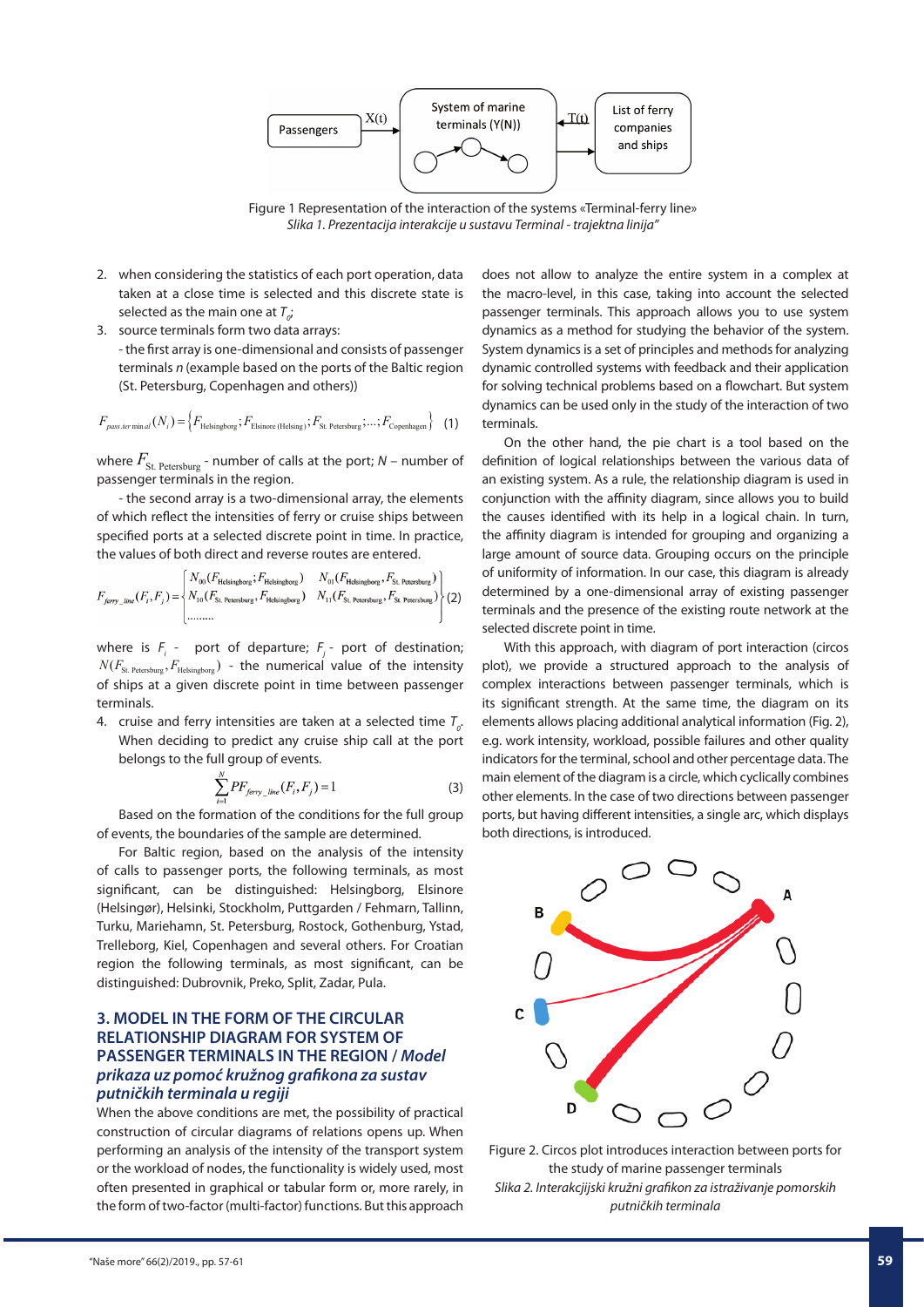Based on the application of these diagrams, it is possible at a qualitatively new level to present the interaction of the «maritime passenger terminal - cruise / ferry line» systems. When changing data over time, we can establish mutual influence on other passenger ports in the Adriatic and Baltic regions.

## **4. PRACTICAL USE OF CIRCULAR DIAGRAM (CIRCOS PLOT) FOR THE SYSTEM OF MARINE PASSENGER TERMINALS**

## *Način prikaza kružnim grafikonom međusobnih odnosa pomorskih putničkih terminala*

For the Baltic and Adriatic regions, we select the ferry traffic intensity from 11 to 17 February 2019 as the time interval for the research [9,10]. Of course, the time interval can vary, depending on the objectives of the study. Baseline data is selected from the cruise ship and ferry vessel call schedules that are publicly available. Based on the selected interval, ferry destinations between the Baltic Sea countries were compiled, as shown in Table 2 and Table 3. For Croatian terminals input data was selected from the schedules of ferry companies and according to resources [11]. One interesting research for time schedule of small ferry destinations can be seen in light of "smart islands" initiative [14].

Table 2 Intensities of ferry ships in the Baltic Sea *Tablica 2. Intenzitet trajektnih linija u Baltičkom moru*

| Passengers<br>terminals | <b>Helsinki</b> | Stockholm St. Petersburg | Tallinn |
|-------------------------|-----------------|--------------------------|---------|
| Tallinn                 | 15              |                          |         |
| Helsinki                |                 |                          | 14      |
| Stockholm               |                 |                          |         |
| St. Petersburg          |                 |                          |         |

Table 3 Intensities of ferry ships in the Adriatic Sea *Tablica 3. Intenzitet trajektnih linija u Jadranskom moru*

| Passengers<br>terminals | <b>Bari</b> | Venice | <b>Trieste</b> | Ancona |
|-------------------------|-------------|--------|----------------|--------|
| Dubrovnik               |             |        |                |        |
| Pula                    |             |        |                |        |
| Rovinj                  |             |        |                |        |
| Split                   |             |        |                |        |

The presented intensity values define the full group of events. New dynamic data in the system will not be added. The original tabular data is converted into a matrix form [12,13] and the result is the desired annular diagram of relations with regard to the analysis of the shares of routes in the directions (Fig. 3,4). Based on the initial data, a specialized file is generated that is loaded into the instrumental environment of circus.



Figure 3. Graph representation of ferry traffic intensities between selected ports of the Baltic Sea *Slika 3 Grafički prikaz intenziteta trajektnog prometa između odabranih luka Baltičkog mora*



### Figure 4. Graph representation of ferry traffic intensities between selected ports of the Adriatic Sea *Slika 4. Grafički prikaz intenziteta trajektnog prometa između odabranih luka Jadranskog mora*

The graph representation also contains analytical information on the mutual influence of ports, presented in the form of corresponding circular scales. This analytical material makes it possible to predict decision making already at the macro-level of planning, since it also provides information on the mutual influence of terminals. As a result, the use of circular diagram (circos plot) makes it possible at the macro-level to investigate the operation of the «maritime passenger terminal - ferry line» system.